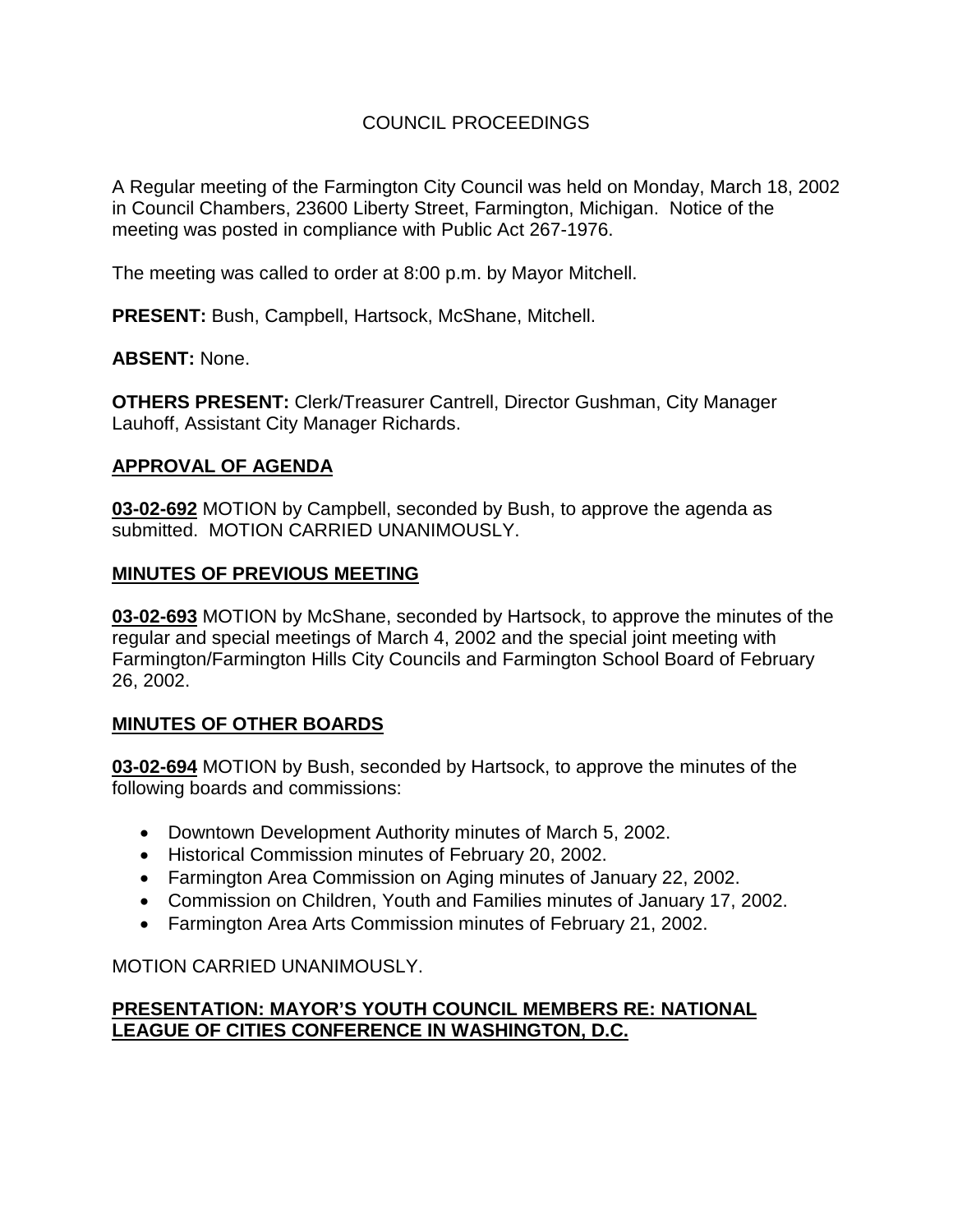### COUNCIL PROCEEDINGS -2- March 18, 2002

Todd Lipa, Program Director of Youth and Family Services, expressed his appreciation to Council for providing the opportunity for the members of the Mayor's Youth Council to attend the National League of Cities Conference in Washington, D.C.

Mayor Mitchell delayed the student presentations until later in the agenda when all the students would be present.

## **PRESENTATION: RESOURCE RECOVERY AND RECYCLING AUTHORITY OF SOUTHWEST OAKLAND COUNTY (RRRASOC)**

Michael Csapo, General Manager, presented the RRRASOC annual report. He presented quantifiable data on the improvements recycling has made to our environment which include: the reduction of greenhouse gas emissions, reduced air and water pollution, increased number of trees saved and conservation of energy. Mr. Csapo discussed changes at RRRASOC that include handling of hazardous and electronic waste.

Mr. Csapo responded to a question by stating that the market has increased for recycled newspapers. In response to an additional question, he stated that used phones are not regulated and can be thrown away with regular trash. He also discussed the extensive education program RRRASOC conducts both in schools and as part of their tour program. In regards to disposal of cell phones, Council member Campbell suggested that during the next hazardous material drop-off day, residents could be encouraged to bring them in for donation to Haven's domestic violence assistance program.

Discussion followed regarding how to access information about RRRASOC and its activities. In response to a question, Mr. Csapo stated that microwaves along with other electronic items are not regulated and are therefore placed with regular trash.

Council thanked Mr. Csapo for his presentation.

## **PRESENTATION: MAYOR'S YOUTH COUNCIL MEMBERS RE: NATIONAL LEAGUE OF CITIES CONFERENCE IN WASHINGTON, D.C. – CONTINUED:**

Members of the Mayor's Youth Council, Josh Rabinowitz, Madeline McAuley, Sarah Guillou, Fadi Abro and Gregory Wright spoke about their experiences at the recent National League of Cities meeting in Washington, D.C. They spoke about the workshops they attended, including one on racial profiling, and the opportunity they had to network with other youths. They thanked Council for providing this opportunity to participate in such a worthwhile experience.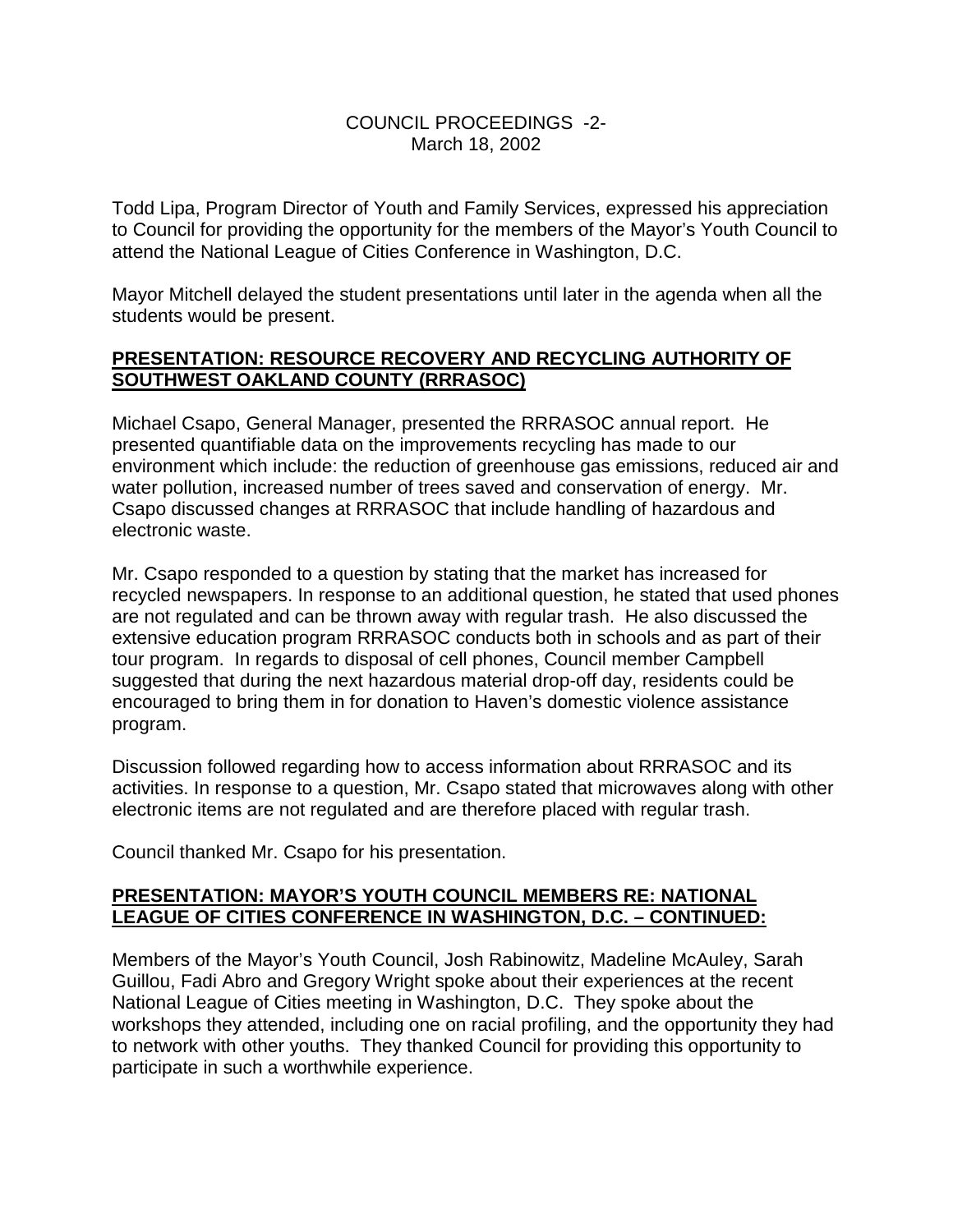### COUNCIL PROCEEDINGS -3- March 18, 2002

Mr. Lipa also thanked the Council for their sponsorship and enabling the students to gain a greater appreciation for the work of government officials and providing them the opportunity to get to know Council a little better.

Council member McShane stated her appreciation for the insights and fresh ideas from the students.

Council thanked the students for attending the conference and for their presentations.

## **DOWNTOWN DEVELOPMENT AUTHORITY (DDA) DIRECTOR QUARTERLY REPORT**

DDA Executive Director Downey and President Ronald Oglesby provided an update on the activities of the DDA. Director Downey first addressed the new DDA marketing strategies that were developed in conjunction with a survey of all DDA businesses. She stated that these strategies included a reduction of DDA events and increased marketing efforts with the assistance of the Marketing Communications Counsel. She also spoke about the establishment of a DDA website that would provide regular updates on road reconstruction and other activities, publication of a DDA newsletter and the opportunity for businesses to market their product. She further stated that the DDA would continue with the Halloween Fun Fest, Farmers Market and the Shopping for Holiday Dollars promotion.

Discussion followed regarding the use of Civic Theatre tickets to obtain e-mail addresses for the DDA website distribution list.

Director Downey spoke about the fundraising efforts and publicity for the Community Pavilion Project. She also announced her retirement at the end of 2002.

President Oglesby discussed the three-year action plan proposed by the DDA board. He stated that a significant part of the plan would include the National Main Street program. He emphasized the significant commitment required to not only complete the application process, but the ongoing administration of the program if the grant is awarded. He stated the other components of the three-year plan include the Downtown Center improvement project and the proposed Community pavilion.

In response to a question, Mr. Oglesby stated that they had not yet started the recruitment of volunteers to assist in the National Main Street program. Council member McShane suggested the use of cable and newsletters for recruitment.

Council stated their support for the pursuit National Main Street grant. Mayor Mitchell encouraged merchants in the Community to become involved in this effort.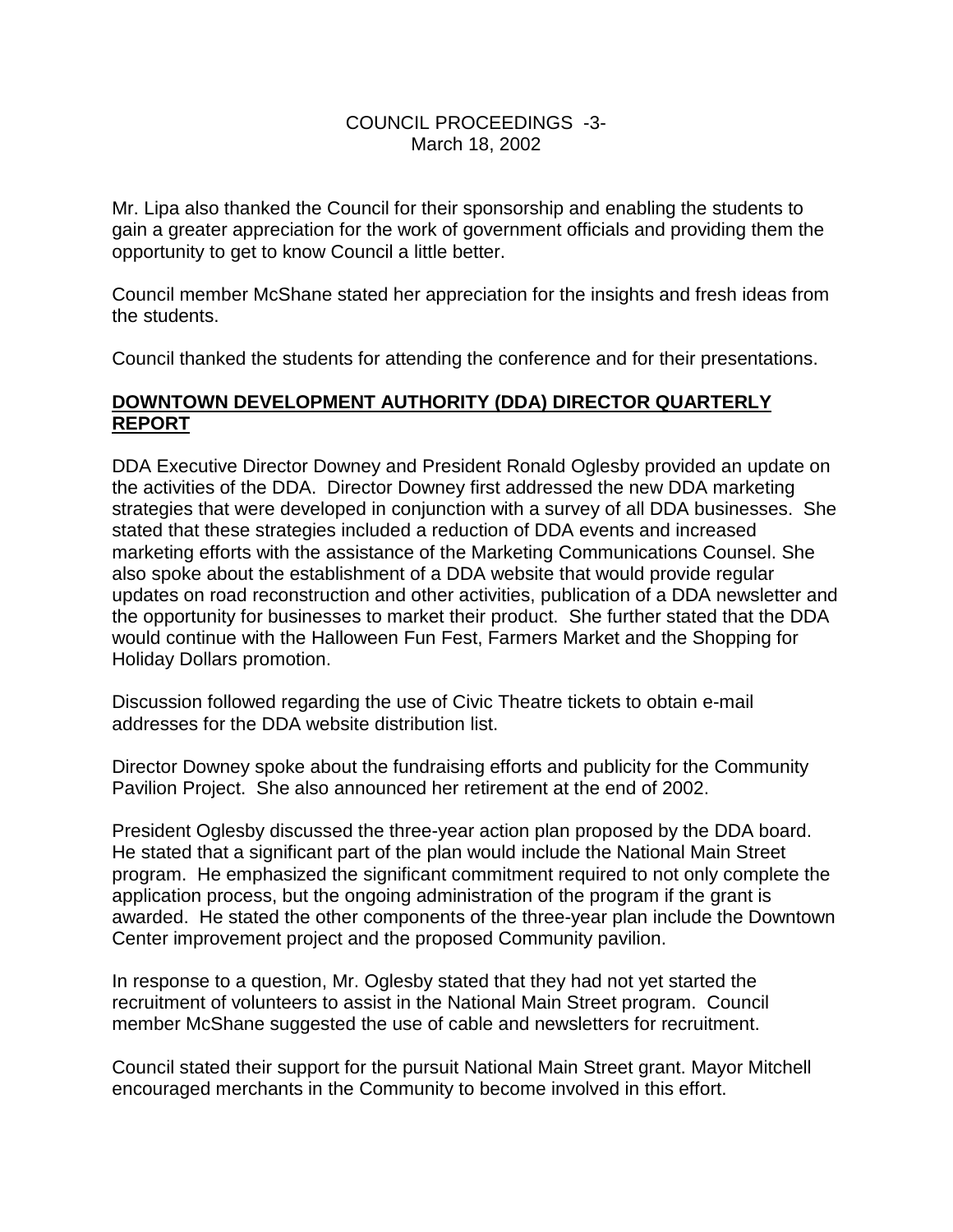### COUNCIL PROCEEDINGS -4- March 18, 2002

Council member Hartsock suggested asking for a zip code on the promotion card for email addresses and to establish an expiration date for use of the theatre tickets.

### **BOARDS AND COMMISSIONS**

## **CONSIDERATION OF APPOINTMENT TO FARMINGTON AREA COMMISSION ON AGING.**

**03-02-695** MOTION by McShane, seconded by Bush, to appoint Maggie Loridas to the Farmington Area Commission on Aging for a three-year term expiring June 15, 2005. MOTION CARRIED UNANIMOUSLY.

### **CONSIDERATION OF APPOINTMENT TO BOARD AND COMMISSION.**

**03-02-696** MOTION by Campbell, seconded by Hartsock, to appoint Steven Schneemann to the Commission on the Environment for a three-year term expiring December 31, 2005. MOTION CARRIED UNANIMOUSLY.

#### **PETITIONS AND COMMUNICATIONS**

**CORRESPONDENCE FROM DOWNTOWN DEVELOPMENT AUTHORITY(DDA) EXECUTIVE DIRECTOR JUDY DOWNEY RE: PERMISSION FOR 2002 DOWNTOWN EVENTS.** Administration advised that Executive Director Downey requested permission to conduct Downtown Development Authority events during the 2002 calendar year, providing Council with a list of proposed events.

**03-02-697** MOTION by Hartsock, seconded by Campbell, to authorize the Farmington Downtown Development Authority to conduct events in the downtown area during the 2002 calendar year in the manner described and during the dates and times listed in the request. MOTION CARRIED UNANIMOUSLY.

**LETTER FROM JOHN S. CRISSMAN, JR., POPPY CHAIRMAN, GROVES-WALKER POST #346, AMERICAN LEGION, RE: POPPY DAYS SALE AND PROCLAMATION.** Administration recommended granting permission for this annual fundraising event.

**03-02-698** MOTION by Bush, seconded by McShane, to grant permission to the Groves-Walker Post #346, American Legion, to conduct their annual Poppy Days sale on May 17, 18 and 19, 2002 and to proclaim these dates as "Poppy Days" in the City of Farmington. MOTION CARRIED UNANIMOUSLY.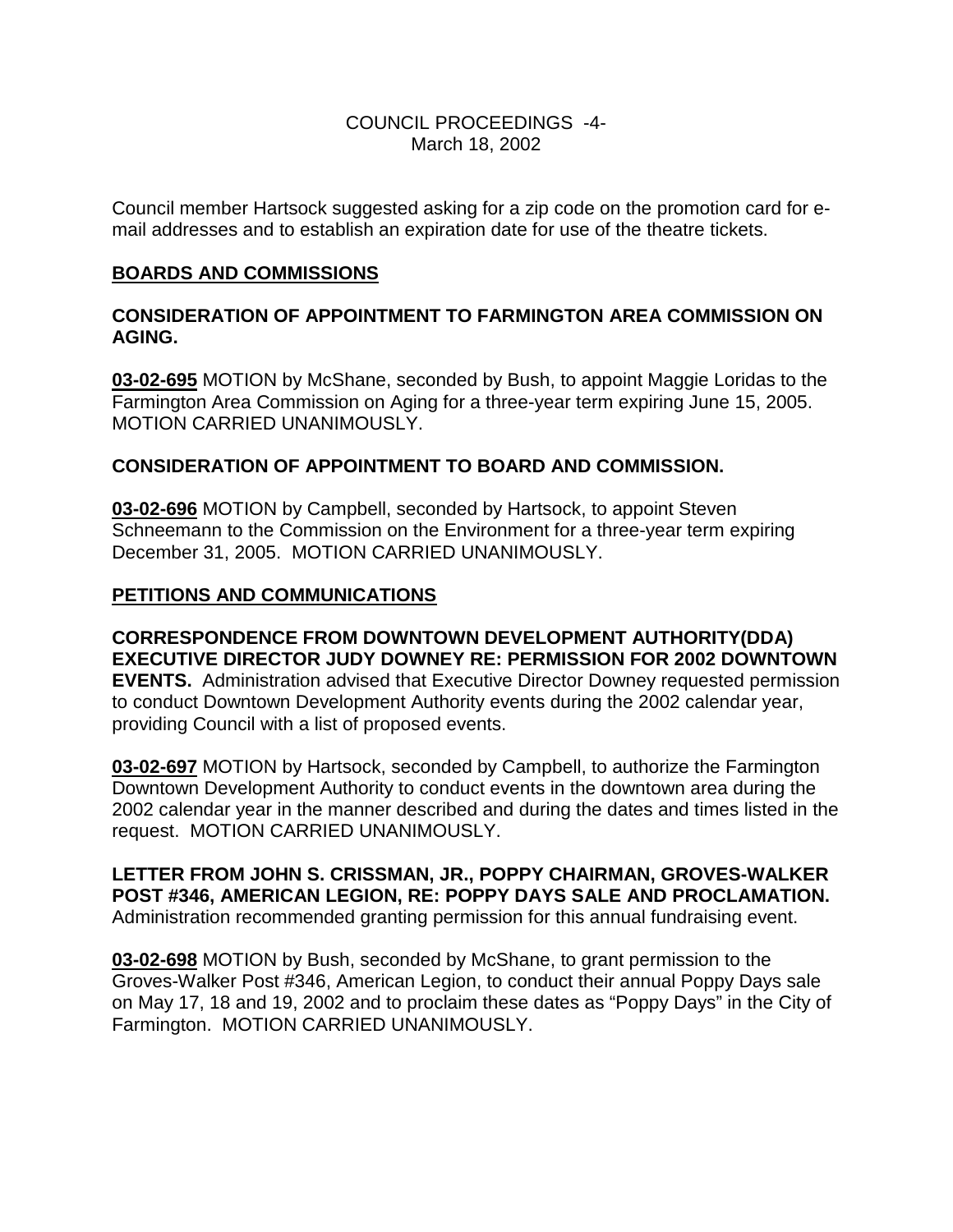## COUNCIL PROCEEDINGS -5- March 18, 2002

**LETTER FROM FARMINGTON COMMUNITY ARTS COUNCIL RE: REQUEST FOR BANNER OVER GRAND RIVER AVENUE.** The Farmington Community Arts Council has requested approval to hang a banner over Grand River Avenue to promote the Festival of Arts as was done in previous years.

**03-02-699** MOTION by Hartsock, seconded by Campbell, to approve the request of the Farmington Community Arts Council to hang a 25' x 5' mesh banner across Grand River Avenue between School and Mayfield Streets from April 27 to May 5, 2002. MOTION CARRIED UNANIMOUSLY.

**LETTER FROM MOSLEM SHRINE TEMPLE RE: PERMISSION TO CONDUCT ANNUAL FUND DRIVE.** Administration recommended granting permission for this annual fundraising event to benefit Shriners Hospitals for Children.

**03-02-700** MOTION by McShane, seconded by Bush, to grant permission to the Moslem Shrine Temple to conduct their annual fundraising drive on June 14, 15 and 16, 2002 in the City of Farmington. MOTION CARRIED UNANIMOUSLY.

## **REPORTS FROM CITY MANAGER**

### **CONSIDERATION OF RESOLUTION RE: PROPOSED DIESEL FUEL TAX.**

Administration advised that the City has been notified that the Michigan House Transportation Committee will soon vote to increase fuel tax by \$.04 with the bulk of this additional revenue going to the Michigan Department of Transportation which is contrary to the normal formula distribution under Act 51. Administration further advised that the Michigan Municipal League believes that it is important that the established formula for distribution of these funds be followed at all times and not diverted for special MDOT use.

**03-02-701** MOTION by Campbell, seconded by Hartsock, to adopt a resolution requesting that the Michigan Legislature support the increase in the diesel fuel tax only if the additional revenue is distributed equitably to the Michigan Department of Transportation, County Road Commissions, Cities, and Villages based on the distribution formula in 1951 Public Act 51 and forward a copy of this resolution to State Representative Raczkowski, State Senator Bill Bullard and the Federal Affairs Division of the Michigan Municipal League. [SEE ATTACHED RESOLUTION]. MOTION CARRIED UNANIMOUSLY.

### **CONSIDERATION OF BENEFIT CHANGES FOR DEPARTMENT HEAD GROUP.**

Administration recommended benefit changes to the Department Head group in order to provide equity between employee groups making the same 3% of salary contribution for pension benefit improvements as evaluated by the City's actuary.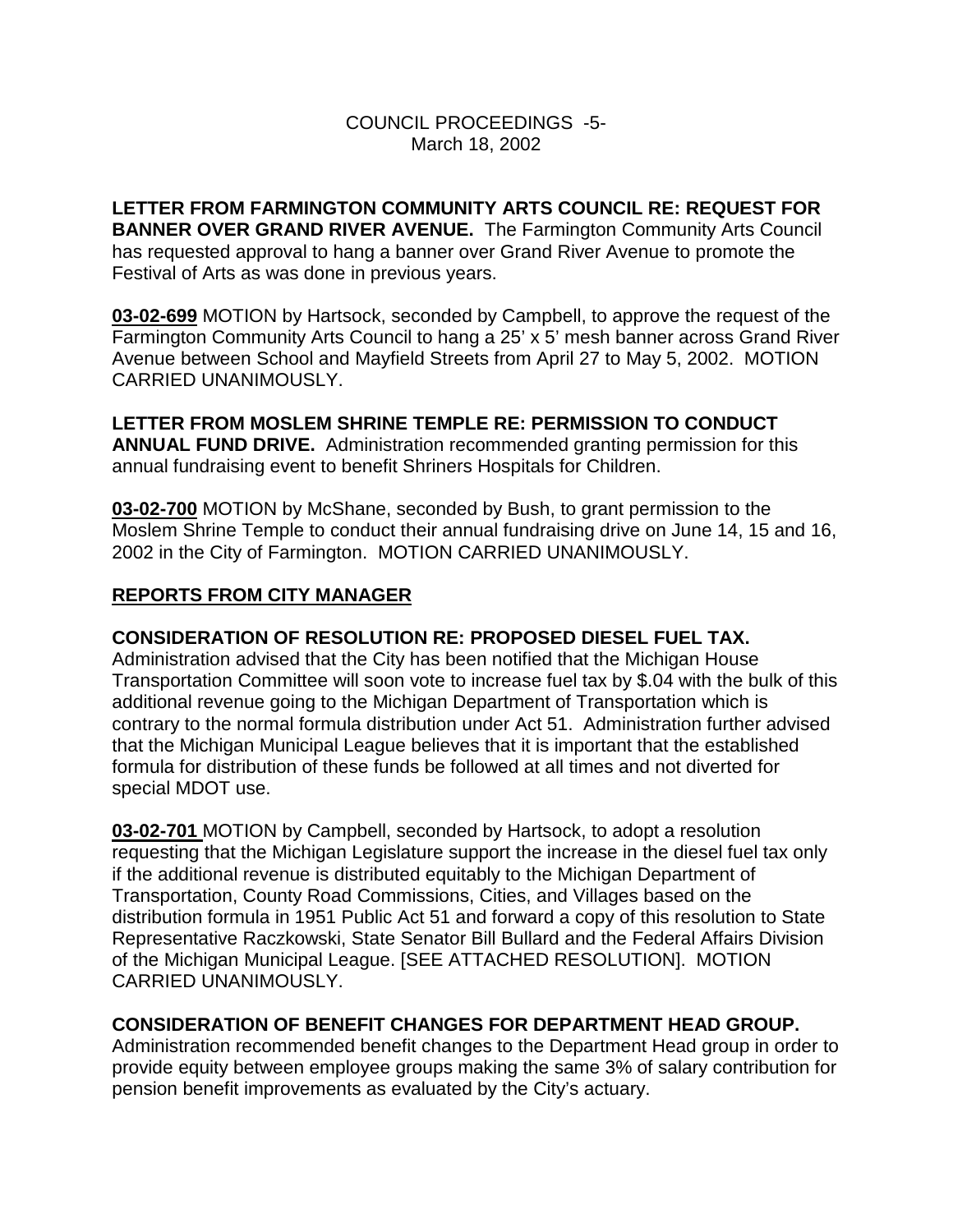#### COUNCIL PROCEEDINGS -6- March 18, 2002

**03-02-702** MOTION by Bush, seconded by McShane, to approve pension benefit changes for the Department Head group (Clerk/Treasurer, Director of Public Services, Assistant City Manager and Downtown Development Authority Director), changing the retirement age from 60 years of age to 58 years of age and changing the final average compensation from the best five of ten years to the best three of the last five years, effective immediately.

### **ROLL CALL**

AYES: Campbell, Hartsock, McShane, Mitchell, Bush.<br>NAYS: None. NAYS: ABSENT: None.

MOTION CARRIED UNANIMOUSLY.

### **MISCELLANEOUS**

**ANNOUNCEMENT – COUNCIL MEMBER WILLIAM HARTSOCK**. Council member Hartsock announced his resignation from the Farmington City Council effective March 31, 2002. He thanked the citizens of Farmington for their kindness and support on many levels including ballot initiatives over the past years. He spoke of the importance of giving back when one has been blessed in life. He gave special thanks to the administration that provided the needed support so that Council could focus on the important issues. He spoke of the benefits of longevity that allows employees and volunteers to indoctrinate newcomers in what it means to serve in our community. He expressed his gratification in seeing employees who work with a passion for many years and then are able to enjoy their retirement. He went on to discuss the importance of the position of City Manager and his good fortune in having worked with two outstanding individuals, current and former City Managers, Frank Lauhoff and Bob Deadman.

Council member Hartsock continued by thanking his fellow City Council members for their support and service. He spoke about the issues faced by Council and the often times difficult challenge of reconciling individual requests with the common good. He discussed Council's careful consideration of each and every request and concern brought to them. He stated that Council has been able to make good, informed decisions because of the support of City administration. He further stated that Council has always worked well together, even following a divided vote, because once a final decision was made Council moved forward in unity of purpose. He also noted the uniqueness of Council members all having served long enough to be appointed as Mayor. He spoke about past Council members with whom he has served and noted that there was always continuity and seamless transition because a new member always served with experienced ones.